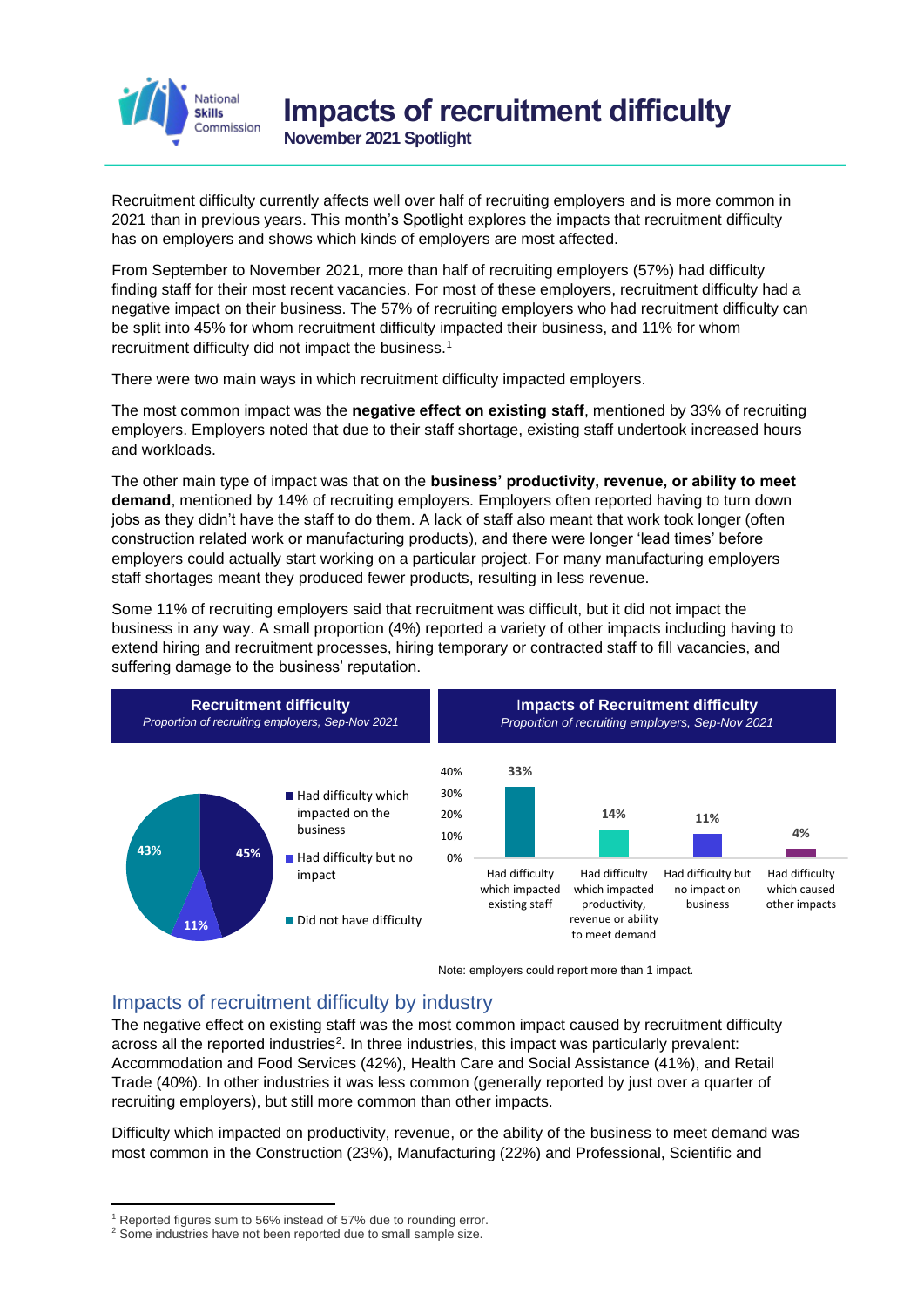Technical Services (16%) industries. Employers in these industries had to delay or turn down jobs, produce a lower volume of goods, or take longer to complete projects due to their staff shortages.

Recruiting employers in Wholesale Trade (19%) and Professional, Scientific and Technical Services (16%) were the most likely to have difficulty which had no impact on the business.



- Had difficulty which impacted productivity, revenue or ability to meet demand
- $\blacksquare$  Had difficulty but no impact on the business

Note: employers could report more than 1 impact.

#### Impacts of recruitment difficulty by occupation<sup>3</sup> being recruited for

Employers recruiting for Technicians and Trade Workers (42%), Community and Personal Service Workers (40%) and Labourers (37%) were most likely to have difficulty which negatively impacted on existing staff, in comparison to other occupations.

Difficulty which impacted on productivity, revenue, and the ability to meet demand was most common for employers recruiting for Technicians and Trades Workers (25%) and Labourers (22%). For these two occupation groups, recruitment difficulty often impacted employers in more than one way.



Meanwhile, 18% of employers recruiting for Professionals said their recruitment difficulty had no impact.

- Had difficulty which impacted existing staff
- Had difficulty which impacted productivity, revenue or ability to meet demand
- Had difficulty but no impact on the business

Note: employers could report more than 1 impact.

<sup>&</sup>lt;sup>3</sup> Recruitment for the Managers occupation group has not been reported due to insufficient data.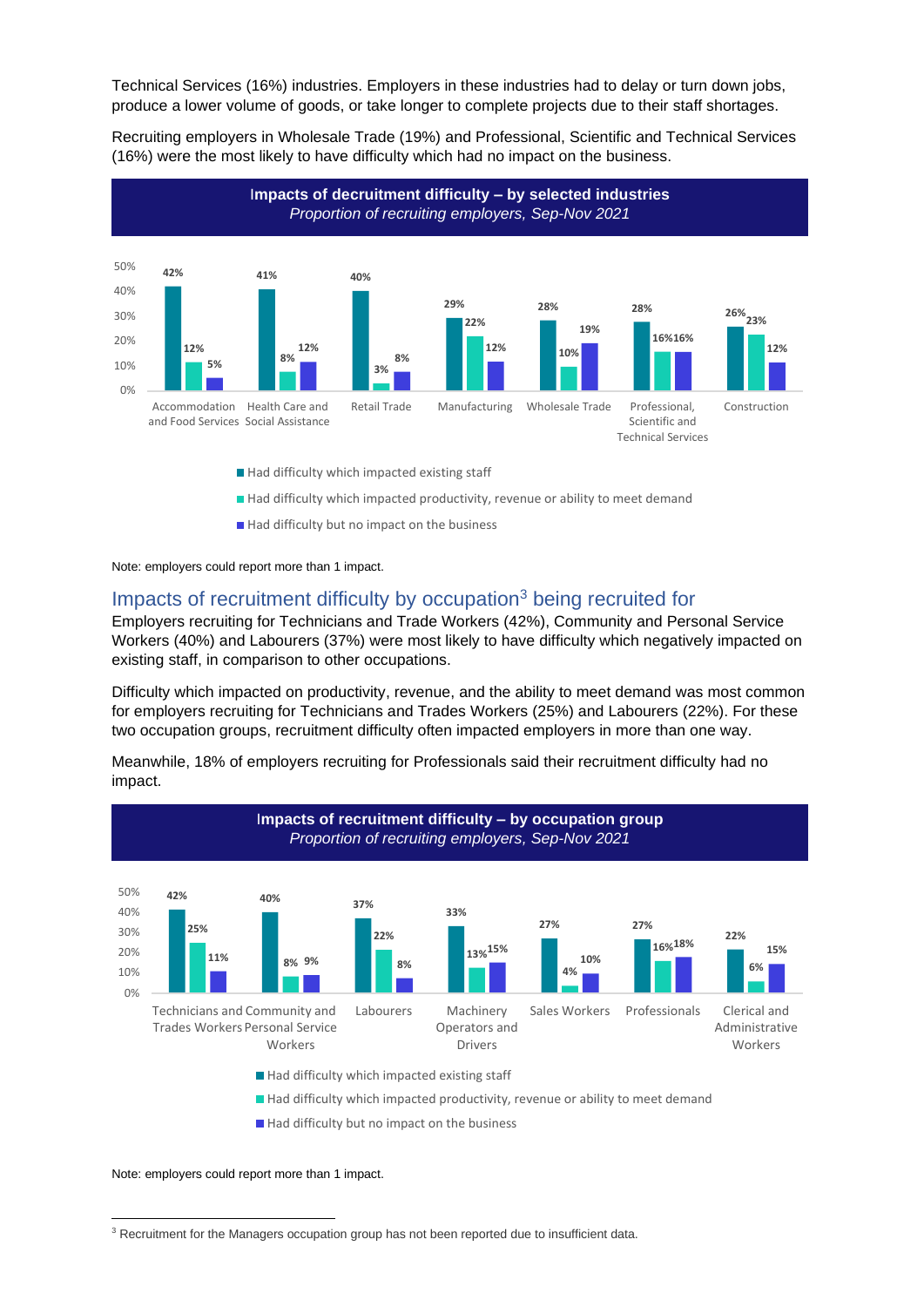# Impacts of recruitment difficulty by ARIA region type<sup>4</sup>

The chart below shows that employers in regional areas were slightly more likely than city employers to have difficulty which impacted on existing staff. Employers in remote areas, however, were by far the most likely to have this kind of difficulty. This impact was experienced by 55% of recruiting employers in remote areas, with these employers mostly in the Retail Trade, Accommodation and Food Services, and Health Care and Social Assistance industries.

Difficulty which impacted on productivity, revenue or the ability to meet demand was also more common in regional and remote areas, although this trend was less prominent.



Had difficulty which impacted existing staff

- Had difficulty which affected productivity, revenue or ability to meet demand
- Had difficulty but no impact

Note: employers could report more than 1 impact.

# Impactful recruitment difficulty by severity of difficulty

Employers were also asked about the severity of their difficulty, as well as the impacts. Employers who reported having 'a great deal' of difficulty were more likely to have difficulty which impacted on the business (9 in 10 employers who had 'a great deal' of difficulty said it impacted on the business in some way). On the other hand, only two thirds of employers who had 'a little' or 'some' difficulty said their difficulty did not impact the business.



<sup>&</sup>lt;sup>4</sup> The classification used in this section is based on the Accessibility and Remoteness Index of Australia (ARIA+), which divides Australia into 5 'Remoteness Areas': Major Cities of Australia, Inner Regional Australia, Outer Regional Australia, Remote Australia and Very Remote Australia. In this analysis, Outer Regional Australia, Remote Australia and Very Remote Australia have been combined into one category due to small sample sizes.